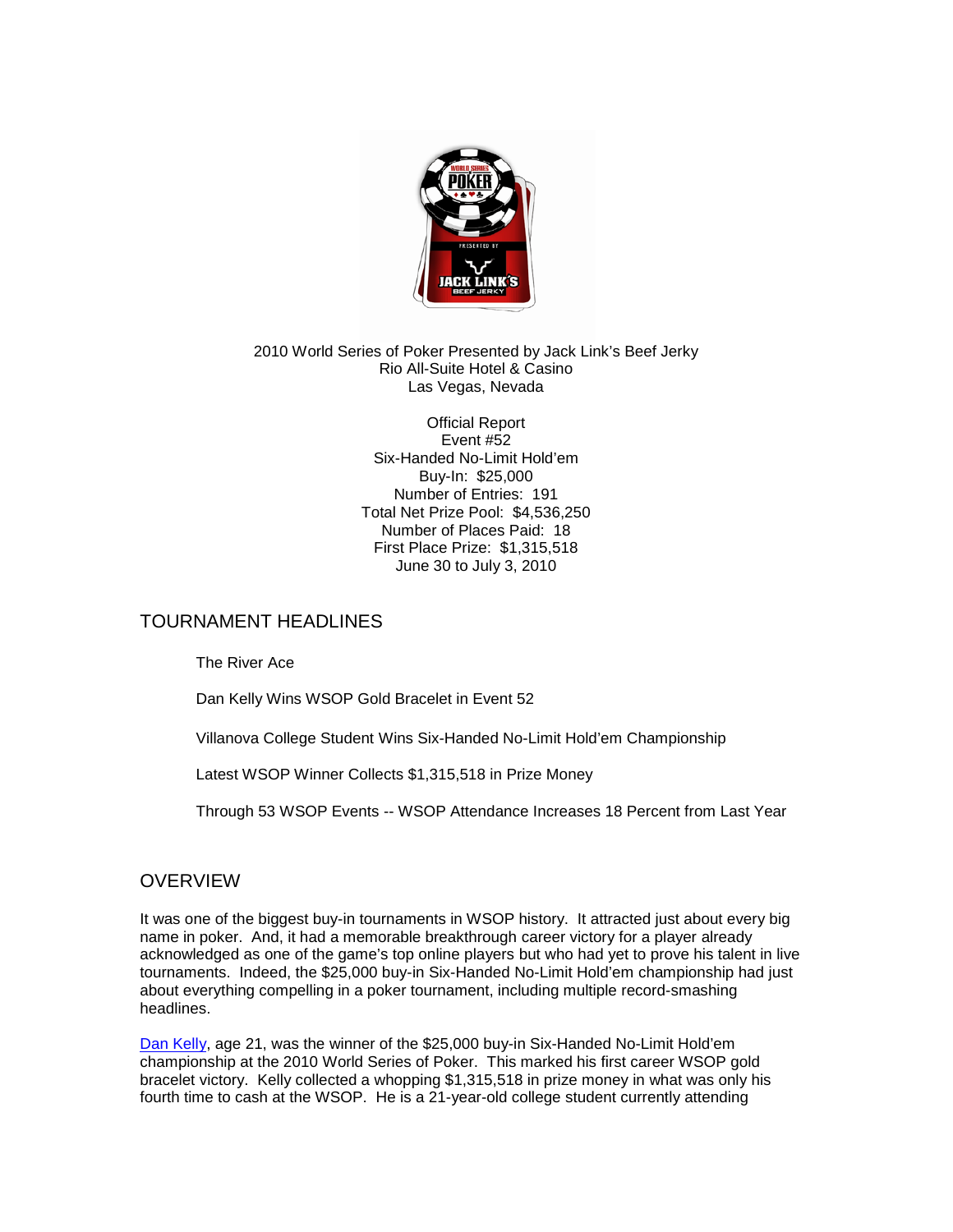Villanova in Philadelphia. Kelly is from the Washington, DC suburb of Potomac, MD.

The runner up was [Shawn Buchanan,](http://www.wsop.com/players/playerprofile.asp?playerID=1393) a professional poker player from Vancouver, BC (Canada). He has been playing poker seriously for about nine years. His first time to cash at the WSOP was back in 2004. However, Buchanan has now cashed 17 times since 2007. He currently has eight cashes this year, which places him in a tie for most in-the-money finishes along with Allen "Chainsaw" Kessler. The all-time record for most cashes in a single year at the WSOP is 10, held by Nikolay Evdakov. He set the record in 2008. Buchanan is now in serious contention to match or break the record. He collected \$812,941.

Two-time WSOP gold bracelet winner [Frank Kassela](http://www.wsop.com/players/playerprofile.asp?playerID=2247) was the third-place finisher. He came within striking distance of winning what would have been a third title in a single year. Had Kassela won, that would have matched the WSOP record for wins.

This was the first time a \$25,000 buy-in tournament has been held at the WSOP. The top 18 finishers collected prize money. Former WSOP gold bracelet finishers who cashed in this event included – Daniel Negreanu (11th), Abe Mosseri (12th), and Carlos Mortensen (17th).

#### THE CHAMPION – DAN KELLY

The \$25,000 buy-in Limit Hold'em Shootout champion (Event #52) is Dan Kelly, from Potomac, MD, which is an affluent suburb north of Washington, DC.

Kelly is 21 years old. He was born in March 10, 1989, which makes him 21 years, 3 months and 23 days old to be exact.

Kelly is a semi-pro player. He has earned enough money playing to be considered a professional player. However, Kelly is attending college full-time.

Kelly is a student at Villanova University in Philadelphia, PA. He just completed his junior year. His major is mechanical engineering.

Kelly's parents were initially not enthusiastic about his poker playing. But as Kelly has performed well in school despite playing much of his free time, and the fact he has earned large sums of money at poker, Kelly's parents have become more supportive. Kelly's father was a trademark attorney. His mother is a former nurse.

Kelly does not have much experience playing in US-based poker tournaments. However, he has previously played major events held in The Bahamas, Spain, and Germany.

Incredibly, the first WSOP tournament Kelly ever entered was this year's \$50,000 buy-in Poker Players Championship. This is believed to be the first time in history a new player has ever made his maiden WSOP voyage in the highest buy-in tournament, with one of the toughest fields in WSOP history.

Kelly collected \$1,315,518 for first place. He was presented with his first WSOP gold bracelet.

According to official records, Kelly now has one win, one final table appearance, and four cashes at the WSOP. His career WSOP earnings now total \$1,338,609.

Kelly won the tournament by catching an ace on the river. He had ace-ten against pocket jacks. An ace on the river gave him a pair of aces.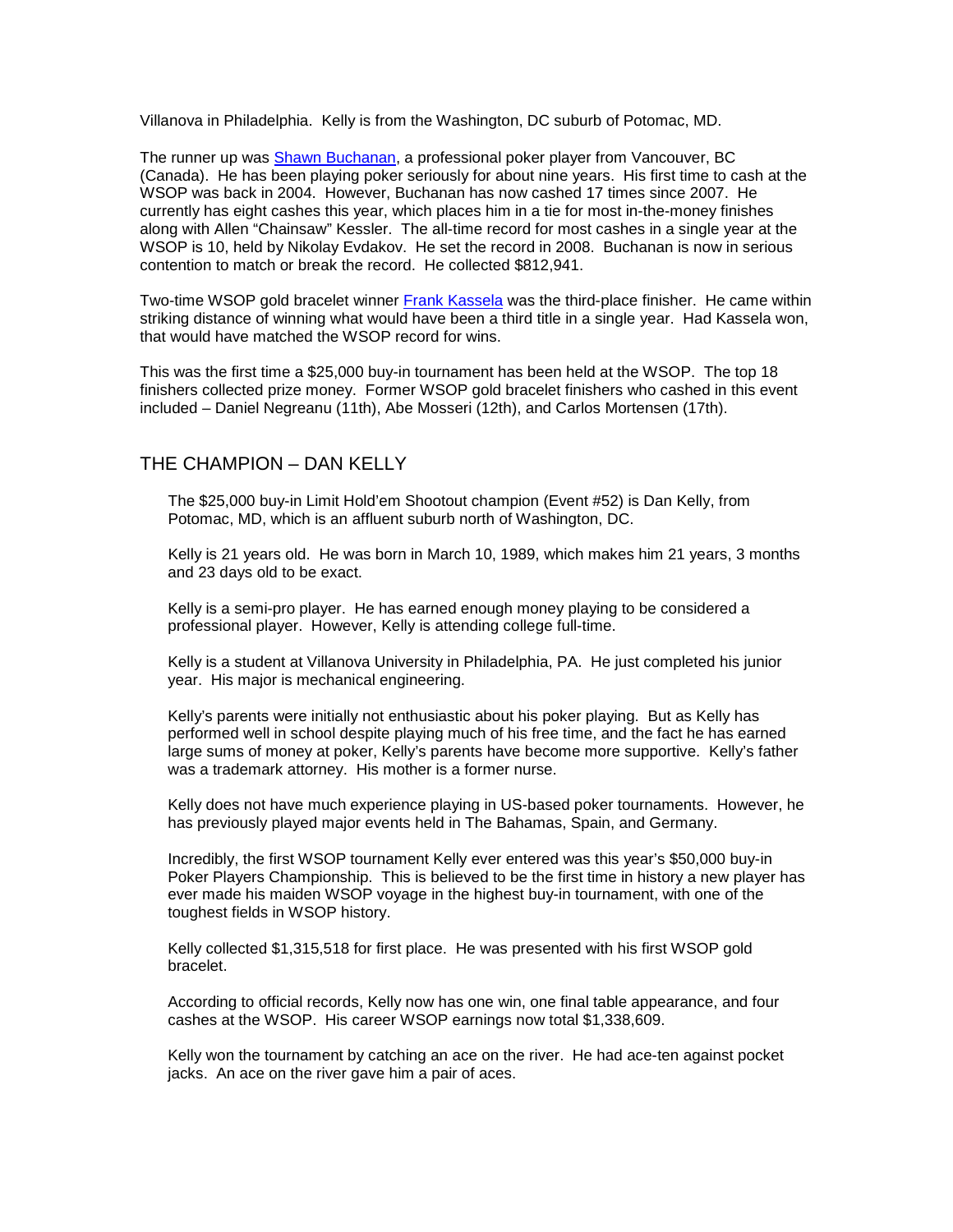# WINNER QUOTES

On winning his first WSOP gold bracelet: "It's a mixture of being shocked and excited. … I'm shocked and surprised more than anything."

On his expectations of winning: "I definitely thought I could win, or I wouldn't be playing. But you can't expect to win a tournament, even if you play perfect. This definitely exceeds my expectations."

On his perspective of small fields with high buy-ins versus huge fields with low buy-ins: "Just because of the numbers, it is tougher to win a 3,000-player tournament. But the field is much tougher here. It is much tougher when you go deeper. There are weaker player in the 3,000 player field."

On the adjustment from playing online versus in a live tournament, especially at the final table: "I was a little bit nervous in the beginning. But it's nice having people around who are cheering for you."

On his future goals in poker: "I feel like I can keep winning bracelets. It's amazing that I have already won one. I would like to win more."

On his future goals away from poker: "I can't really say. I think for now, I am basically just going to try out poker. I'm going to graduate though (from college)."

#### THE FINAL TABLE

The final table included only one former WSOP gold bracelet winner – Frank Kassela. To date, 16 of the 51 final tables played have been entirely comprised on non-winners.

The final table began six-handed.

The final table included players from two different nations – Canada (1 player) and the United States (5 players).

The runner up was Shawn Buchanan, from Vancouver, BC (Canada). He has been playing poker seriously for about nine years. His first time to cash at the WSOP was back in 2004. However, Buchanan has now cashed 17 times since 2007. He currently has eight cashes this year, which places him in a tie for most in-the-money finishes along with Allen "Chainsaw" Kessler. The all-time record for most cashes in a single year at the WSOP is 10, held by Nikolay Evdakov. He set the record in 2008. Buchanan is now in serious contention to match or break the record. He collected \$812,941.

The third-place finisher was Frank Kassela, from Las Vegas, NV. Kassela is having one of the best years of any player at the WSOP. He has already won two gold bracelets in 2010. He came close to a third in this tournament, which would have tied the record for most WSOP wins within a single year (the record of 3 is shared by Puggy Pearson, Ted Forrest, Phil Hellmuth, Phil Ivey, and Jeffrey Lisandro). Kassela became the player to catch in the 2010 WSOP Player of the Year race. Third place paid \$556,053 giving him \$1.3 million in earnings at this year's WSOP.

The fourth-place finisher was Jason Somerville, from Stony Brook, NY. He is another player who has stayed largely under the radar despite an impressive record of cashes at the WSOP. In fact, this was Somerville's ninth time to cash at the WSOP. He now has a  $2^{nd}$ ,  $3^{rd}$ ,  $4^{th}$  and  $5<sup>th</sup>$ -place finish at the WSOP over the past three years alone – which means he's due for a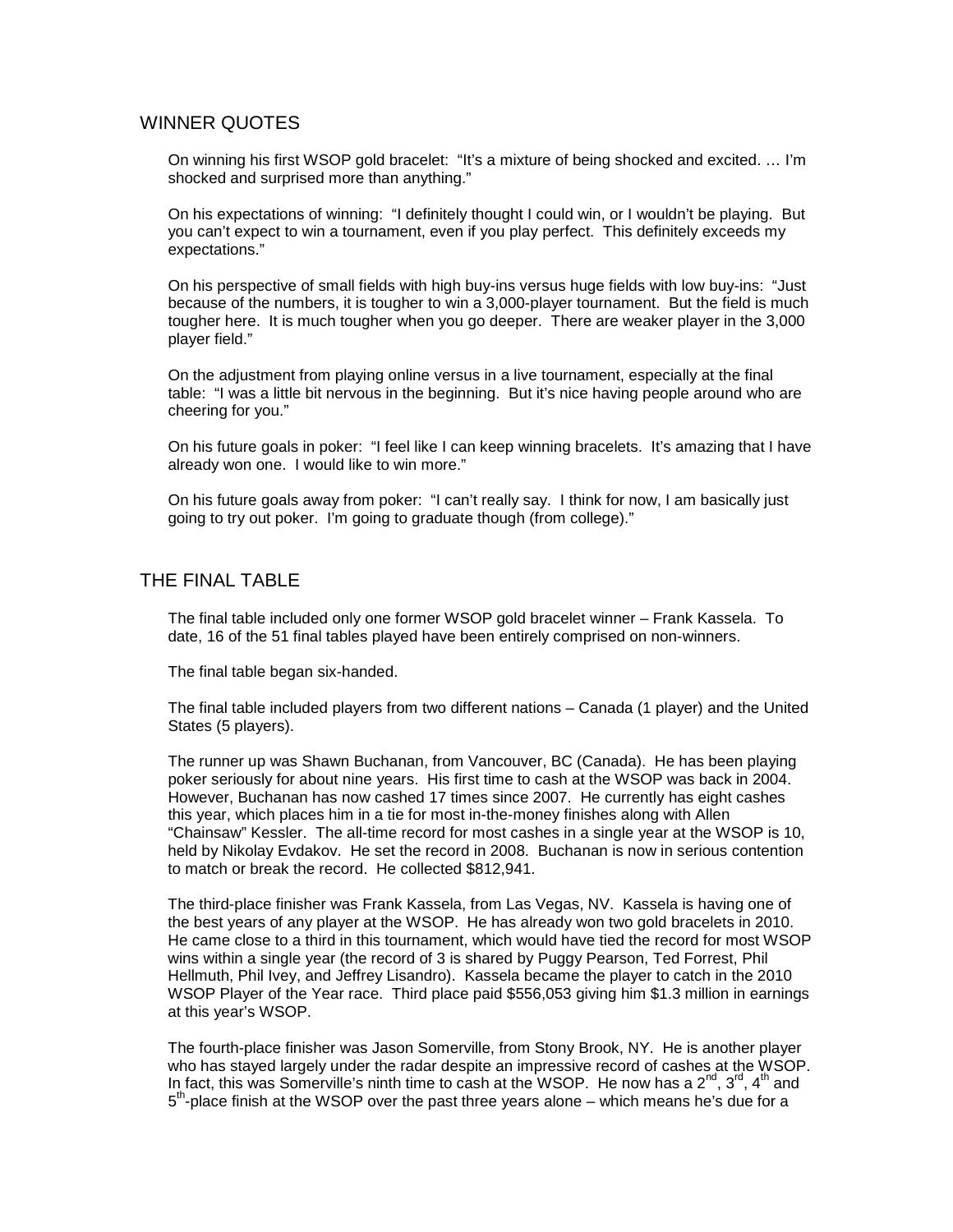win in his next final table appearance. Somerville earned a very respectable \$386,125 in prize money.

The fifth-place finisher was Mikael Thuritz, from Las Vegas, NV. He final tabled the Poker Players Championship, held earlier this year, finishing eighth. Thuritz also cashed in the 2006 WSOP Main Event, finishing  $41<sup>st</sup>$  in what was the largest live poker tournament in history. Fifth place paid \$272,084.

The sixth-place finisher was Eugene Katchalov, from New York, NY. He's another player who has put up some impressive results – with three final table appearances this year alone. Katchalov now has a  $3^{\text{rd}}$ , 6<sup>th</sup>, and 7<sup>th</sup>-place finish in 2010. He has earned more than \$500,000 at the 2010 WSOP after adding another \$194,559 to his poker bankroll.

The final table began at 3 pm and ended at 7:15 pm, for a duration of about 4 hours and 15 minutes. This was the shortest final table of any of the 53 completed events at this year's WSOP.

#### OTHER IN-THE-MONEY FINISHERS

The top 18 finishers collected prize money. Former WSOP gold bracelet finishers who cashed in this event included – Daniel Negreanu (11<sup>th</sup>), Abe Mosseri (12<sup>th</sup>), and Carlos Mortensen (17<sup>th</sup>).

With his 11<sup>th</sup>-place finish, Daniel Negreanu now has 47 career cashes. This currently ranks in a tie for  $12^{th}$  place on the all-time WSOP cashes list.

# ODDS AND ENDS

This is the 881<sup>st</sup> gold bracelet event in World Series of Poker history. Note: This figure includes every official WSOP event played, including tournaments during the early years when there were no actual gold bracelets awarded. It also includes the 11 gold bracelets awarded to date at WSOP Europe.

This was the second time this year that the event winner earned in excess of \$1 million. The other tournament was the Poker Players Championship, which awarded \$1,559,046 to the winner, Michael "the Grinder" Mizrachi.

The official WSOP gold bracelet ceremony takes place on the day following the winner's victory (or some hours later when the tournament runs past midnight). The ceremony takes place inside The Pavilion, which is the expansive main tournament room hosting all noon starts this year. The ceremony begins at the conclusion of the first break of the noon tournament, usually around 2:20 pm. The national anthem of the winner's nation is played. The entire presentation is open to public and media. Video and photography are permitted by both public and members of the media.

Kelly requested that the national anthem of the United States be played at his WSOP gold bracelet ceremony, held Monday, July  $5<sup>th</sup>$ , 2010.

# EVENT HISTORY

This was the first time this event has ever been offered at the WSOP. This was the second highest buy-in No-Limit Hold'em tournament in WSOP history. Only the 40<sup>th</sup> Anniversary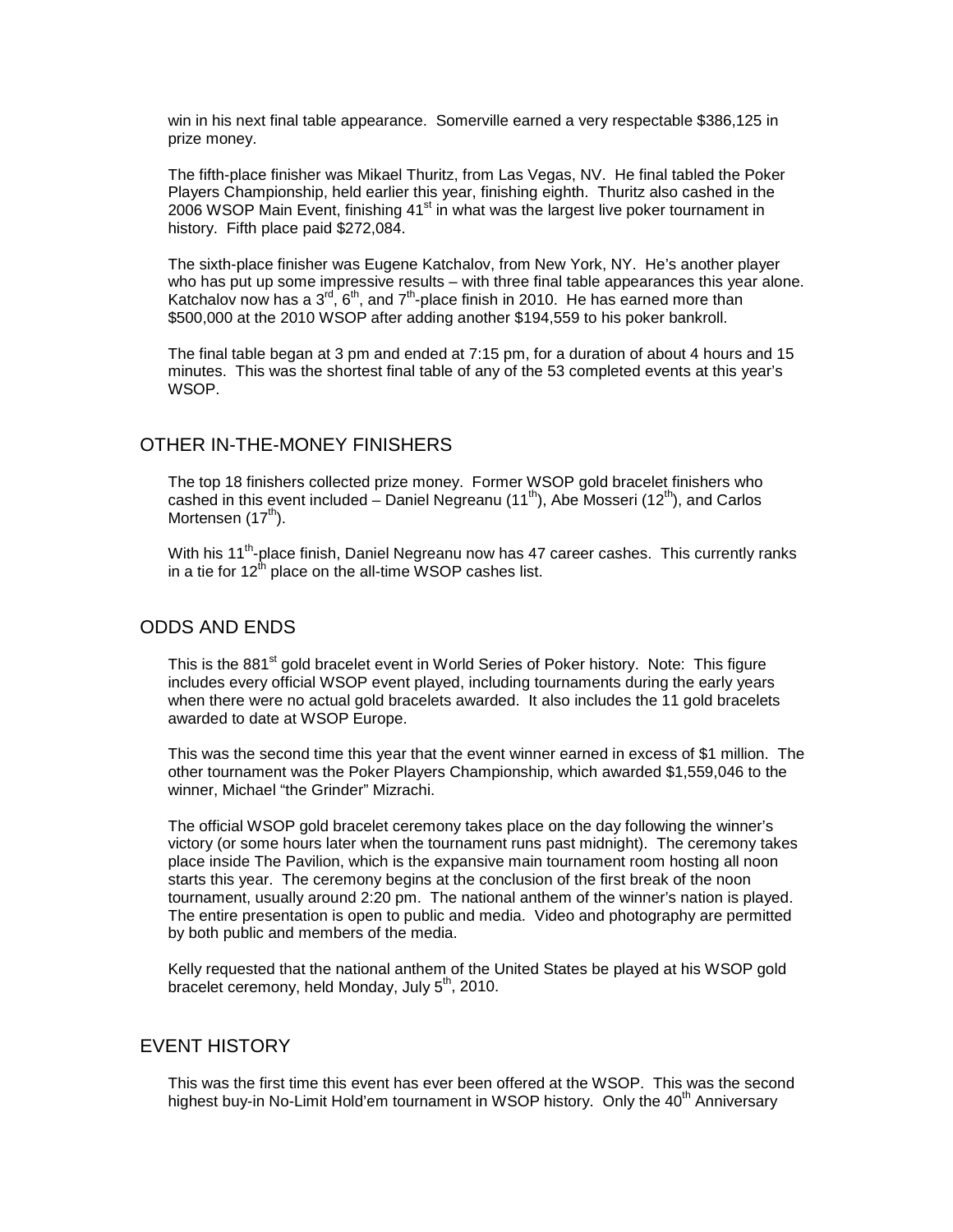Special held last year had a higher buy-in, at \$40,000.

## TOURNAMENT PLAY

The tournament was played over four consecutive days, from June 30 through July 3, 2010.

There were 191 entries. The total prize pool amounted to \$4,536,250. The top 18 finishers (three tables) collected prize money.

The final hand of the tournament was one of the most thrilling of the year. Dan Kelly was dealt Ac Td. Shawn Buchanan was dealt Js Jd. Buchanan moved all-in pre-flop. Kelly had his opponent covered by about a 2-to-1 margin and made the call. It appeared Buchanan would double up. But the river was an ace, which gave Kelly a pair of aces against Buchanan's pocket jacks. The final board ran 6s 4s 3d 5h Ad. Kelly became the new champion, while Buchanan accepted one of the biggest consolation prizes of the 2010 WSOP.

Dan Kelly is to be classified as a semi-professional player, since he has been playing for income, but also attends college full time.

### 2010 WSOP STATISTICS (THROUGH EVENT 53)

Tournament attendance is up significantly from this same point last year. Last year, through 53 events, there were 49,805 entries. Thus far this year, there have been 59,164 total entries, an increase of 18 percent.

Prize money is also up from last year's figures. Last year, through 53 events, the amount of prize money won was \$102,823,303. This year's prize money currently stands at \$107,236,265, an increase of about 4 percent.

Through the conclusion of Event #53, which finished before Event #52, the nationalities of gold bracelet winners have been:

United States (37) Great Britain (5) Canada (5) Hungary (2) New Zealand (1) France (1) Russia (1) Norway (1)

Through the conclusion of Event #53, which finished before Event #52, the national origin (birthplace) of winners has been:

United States (30) Great Britain (5) Canada (5) Vietnam (2) China (2) Hungary (2) New Zealand (1) France (1)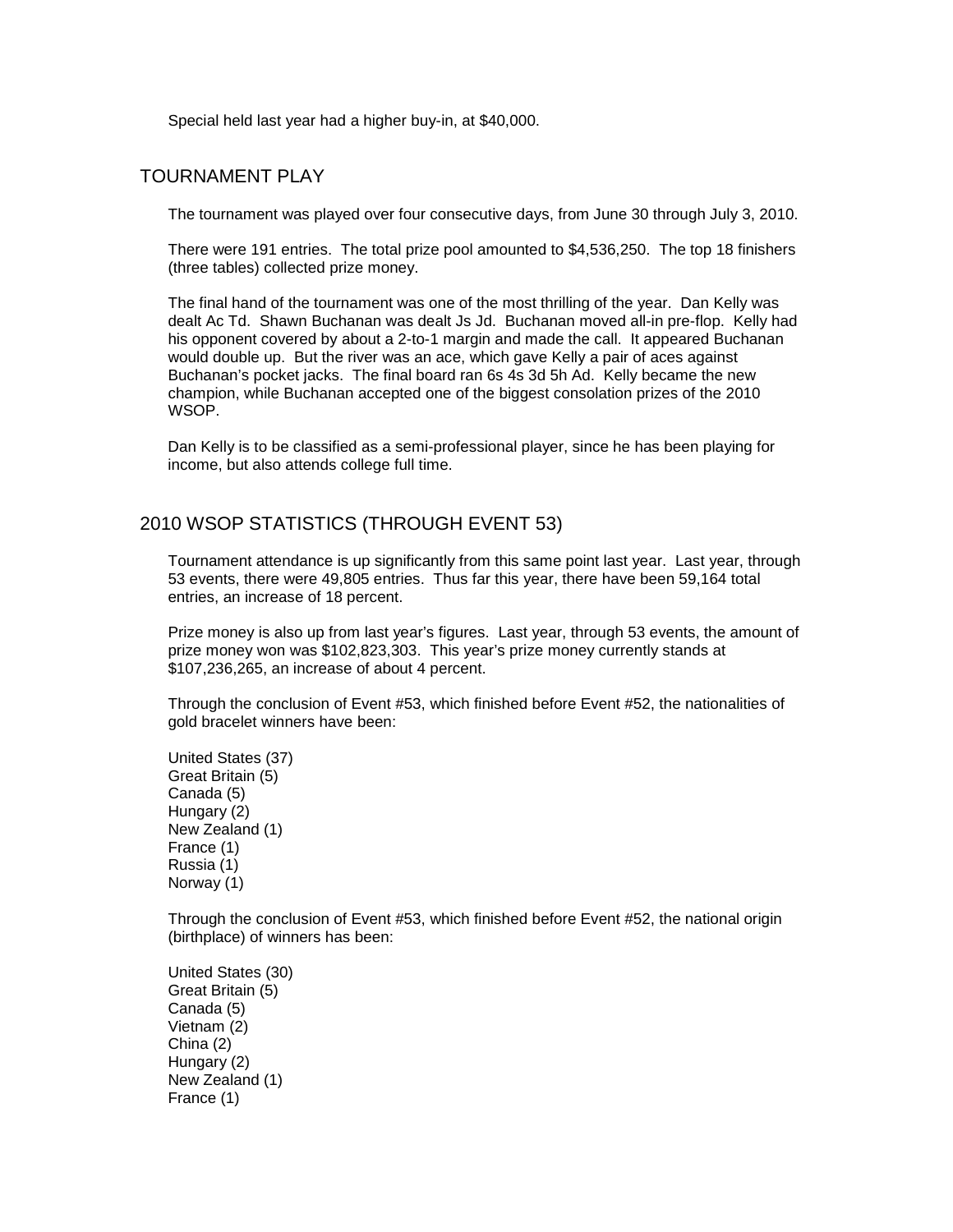Lebanon (1) Russia (1) Mexico (1) Bangladesh (1) Norway (1)

Through the conclusion of Event #53, the breakdown of professional poker players to semipros and amateurs who won gold bracelets is as follows:

Professional Players (37): Michael Chow, Michael Mizrachi, Praz Bansi, Josh Tieman, Peter Gelencser, James Dempsey, Men "the Master" Nguyen, Matt Matros, Yan R. Chen, Steve Gee, Carter Phillips, Jason DeWitt, Eric Buchman, David Baker, Richard Ashby, Dutch Boyd, Sammy Farha, David Warga, Will Haydon, Matt Keikoan, Mike Ellis, Luis Velador, Ayaz Mahmood, Phil Ivey, Luigi Kwaysser, Scott Montgomery, Steven Kelly, Steve Jelinek, Dean Hamrick, Ian Gordon, Gavin Smith, Jesse Rockowitz, Chris Bell, Sigurd Eskeland, Chance Kornuth, Ryan Welch, Brendan Taylor

Semi-Pros (7): Frank Kassela (two victories), Tex Barch, Miguel Proulx, Jeffrey Papola, Frank Kassela, Mike Linn, Dan Kelly

Amateurs (8): Duc Pham, Aadam Daya, Pascal Lefrancois, Simon Watt, Vanessa Hellebuyck, Jeff Tebben, Konstantin Puchkov, Harold Angle

Through the conclusion of Event #53, here is the list of repeat WSOP gold bracelet winners:

Praz Bansi Men "the Master" Nguyen Russ "Dutch" Boyd Sammy Farha David Warga (\* his first WSOP win was in a non-open event) Matt Keikoan Luis Velador Phil Ivey Frank Kassela (two wins this year)

Through the conclusion of 2010 World Series of Poker -- Event #53:

Youngest Winner – Steven Kelly (21), Dan Kelly (21) Oldest Winner – Harold Angle (78) Female Winners (open events) – None Multiple-Event Winners (this year) – Frank Kassela

-- by Nolan Dalla

*\_\_\_\_\_\_\_\_\_\_\_\_\_\_\_\_\_\_\_\_\_\_\_\_\_\_\_\_\_\_\_\_\_\_*

*Note: All results are now official and may be reprinted by media. If you are posting these results on a website, we would appreciate providing a link back to: www.wsop.com. Thank you.*

*For official news and the latest updates from the 2010 World Series of Poker, visit: www.wsop.com*

*For statistics and historical information from the 2010 World Series of Poker, contact Nolan Dalla at: nolandalla@aol.com or nolandalla@gmail.com*